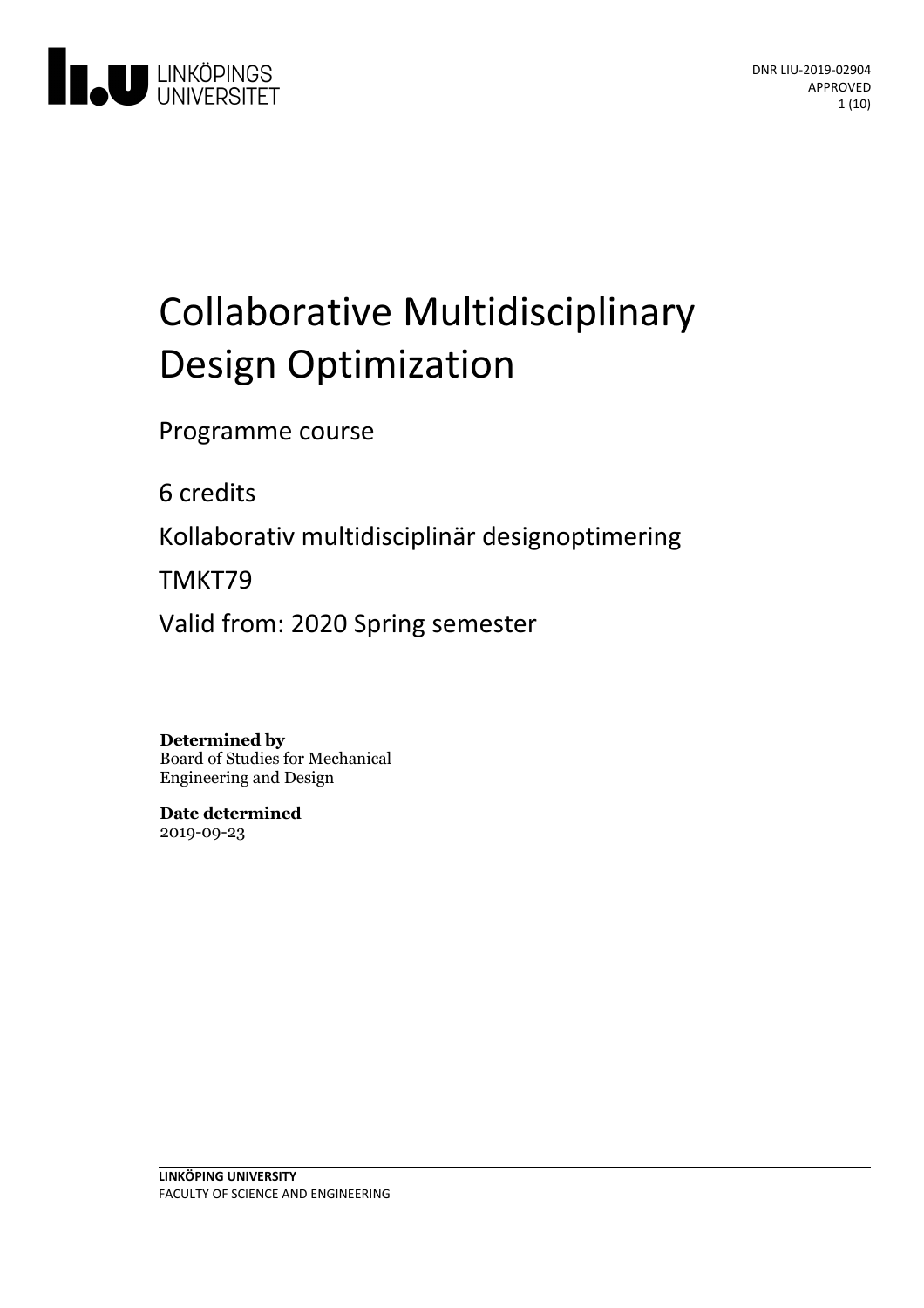### Main field of study

Product Development, Mechanical Engineering

### Course level

Second cycle

### Advancement level

A1X

### Course offered for

- Master's Programme in Mechanical Engineering
- Design and Product Development, M Sc in Engineering
- Mechanical Engineering, M Sc in Engineering
- Industrial Engineering and Management, M Sc in Engineering
- Industrial Engineering and Management International, M Sc in Engineering
- Master's Programme in Aeronautical Engineering

### Entry requirements

Note: Admission requirements for non-programme students usually also include admission requirements for the programme and threshold requirements for progression within the programme, or corresponding.

### **Prerequisites**

TMKT48 - Design Optimization and TMKT57 - Product Modelling

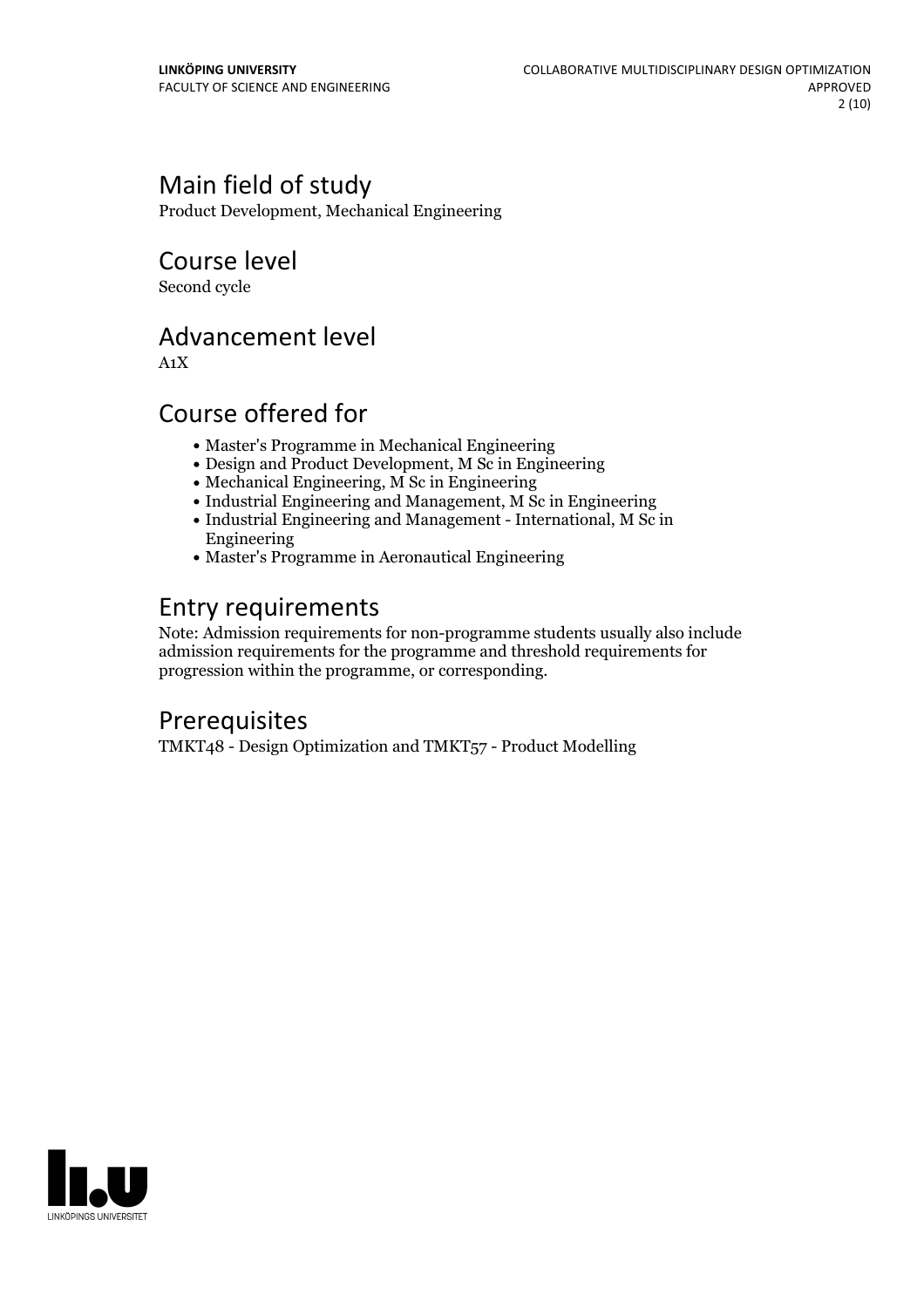### Intended learning outcomes

The goal is to introduce an integrated modeling process to automatically search through the design space with appropriate optimization algorithms. After completing the course, participants will have a good understanding of how practical design automation and optimization can be implemented in a product development process. This should lead to finding optimal solutions and reduce lead time by applying a more efficient product development process. Upon completion of the course, students will:

- understand how to create appropriate geometric models in different CAD tools
- be able to use a module-driven modeling method to create automated
- 
- $\bullet$  be able to use different tools to create integration between the models.<br> $\bullet$  Understand how to create numerically effective surrogate models to reduce
- the time of simulation and thus make optimization more convenient.<br>• understand how different optimization algorithms are to be used in various
- technical issues involving multiple disciplines.<br>• understand how a complex problem should formally be stated with multiple objectives and boundary conditions. be able to discuss the reasonableness of the results
- 

### Course content

The course focuses on tools and methods for model-based design and optimization within machine engineering. The course is divided into two parts. In the first part of the course, students are introduced to modeling and simulation routines as well as surrogate modeling and optimization strategies. In the second part of the course, an exam will be presented to be solved in a group. The content of the course is as follows:

- Multidisciplinary Optimization in the design process using various tools, such asmodelFRONTIER
- Formulating design problems to optimization setups
- Geometric modeling using various CAD tools, such as CATIA V5
- Surrogate modeling
- Model integration between different modeling tools

### Teaching and working methods

Lectures and computer exercises where methods and techniques taught in the course are applied to actual design tasks. The lectures consist of mixed theory overview and practical examples from industry to put the theory into a real context.

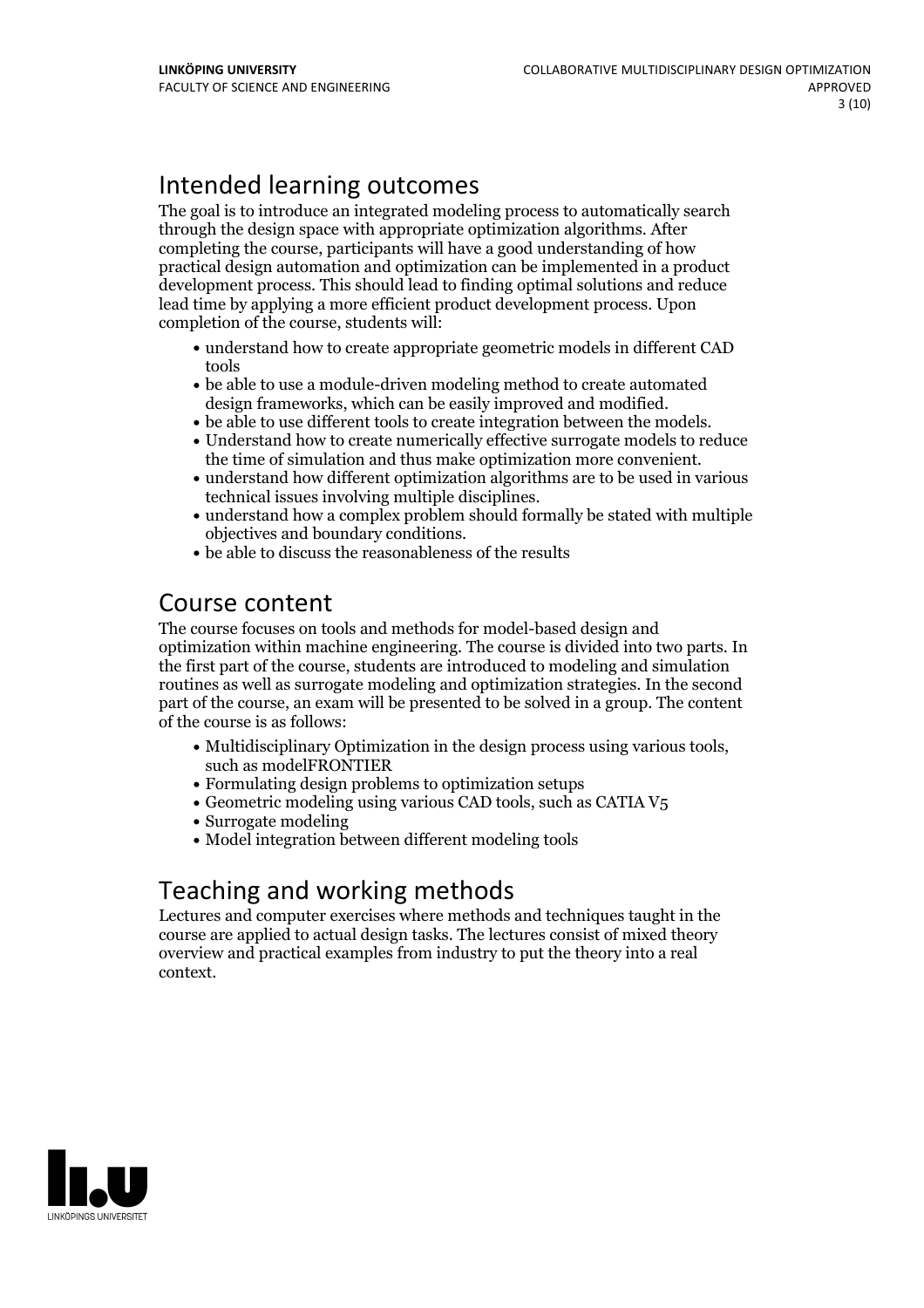### Examination

UPG1 Assignment 6 credits U, 3, 4, 5

Students are divided into groups and solve a project. Upon completion of the project, the student will present their project at an examination date. To test the students' individual knowledge, individual exercises are shared during a 3-hour lab opportunity as well.

### Grades

Four-grade scale, LiU, U, 3, 4, 5

### Other information

#### **About teaching and examination language**

The teaching language is presented in the Overview tab for each course. The examination language relates to the teaching language as follows:

- If teaching language is Swedish, the course as a whole or in large parts, is taught in Swedish. Please note that although teaching language is Swedish, parts of the course could be given in English. Examination language is
- Swedish.<br>• If teaching language is Swedish/English, the course as a whole will be taught in English if students without prior knowledge of the Swedish language participate. Examination language is Swedish or English
- (depending on teaching language).<br>• If teaching language is English, the course as a whole is taught in English.<br>Examination language is English.

#### **Other**

The course is conducted in a manner where both men's and women's

experience and knowledge are made visible and developed. The planning and implementation of <sup>a</sup> course should correspond to the course syllabus. The course evaluation should therefore be conducted with the course syllabus as a starting point.

### Department

Institutionen för ekonomisk och industriell utveckling

# Director of Studies or equivalent

Mikael Axin

Examiner Johan Persson

LINKÖPINGS UNIVERSITET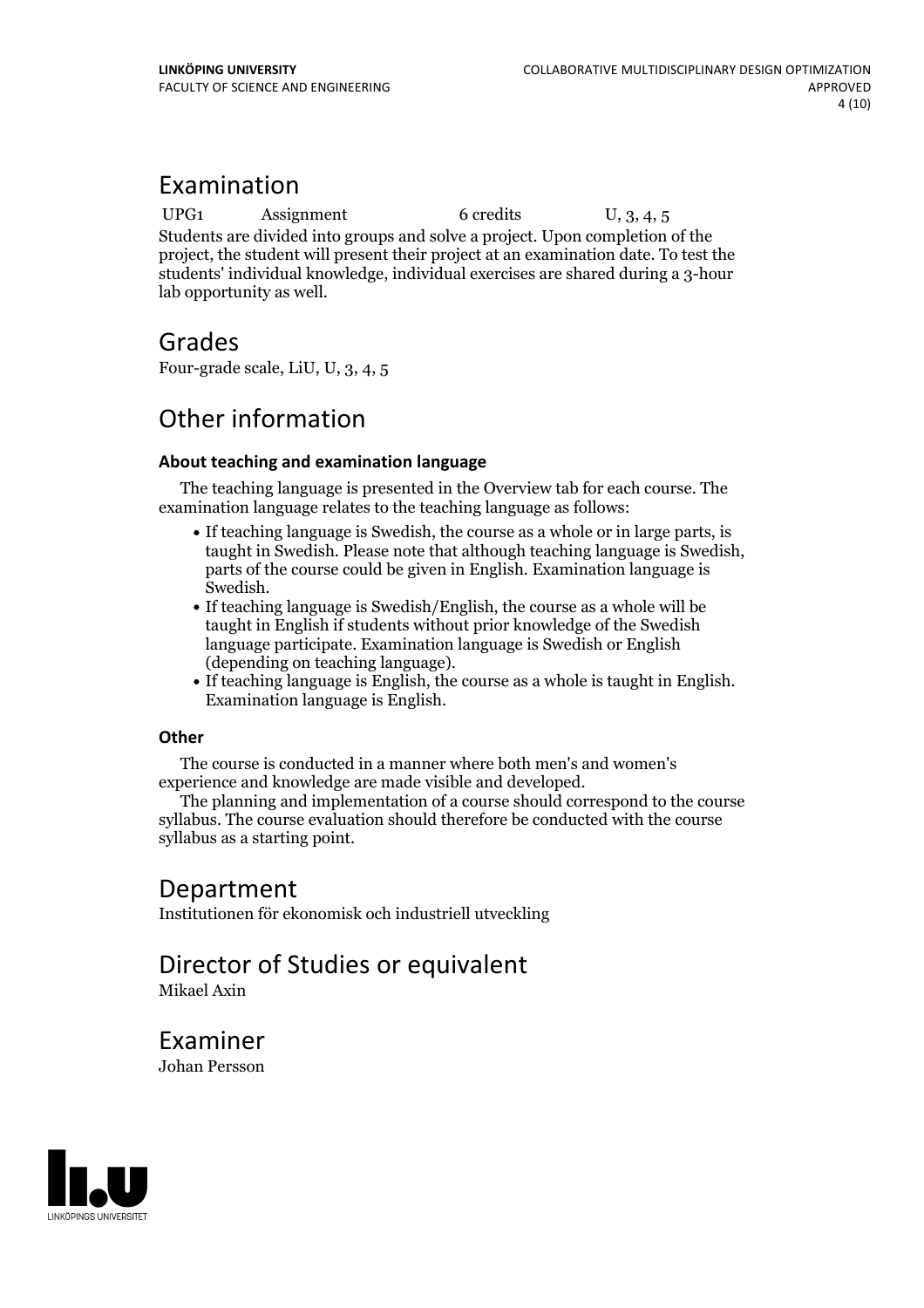## Education components

Preliminary scheduled hours: 86 h Recommended self-study hours: 74 h

### Course literature

**Articles**

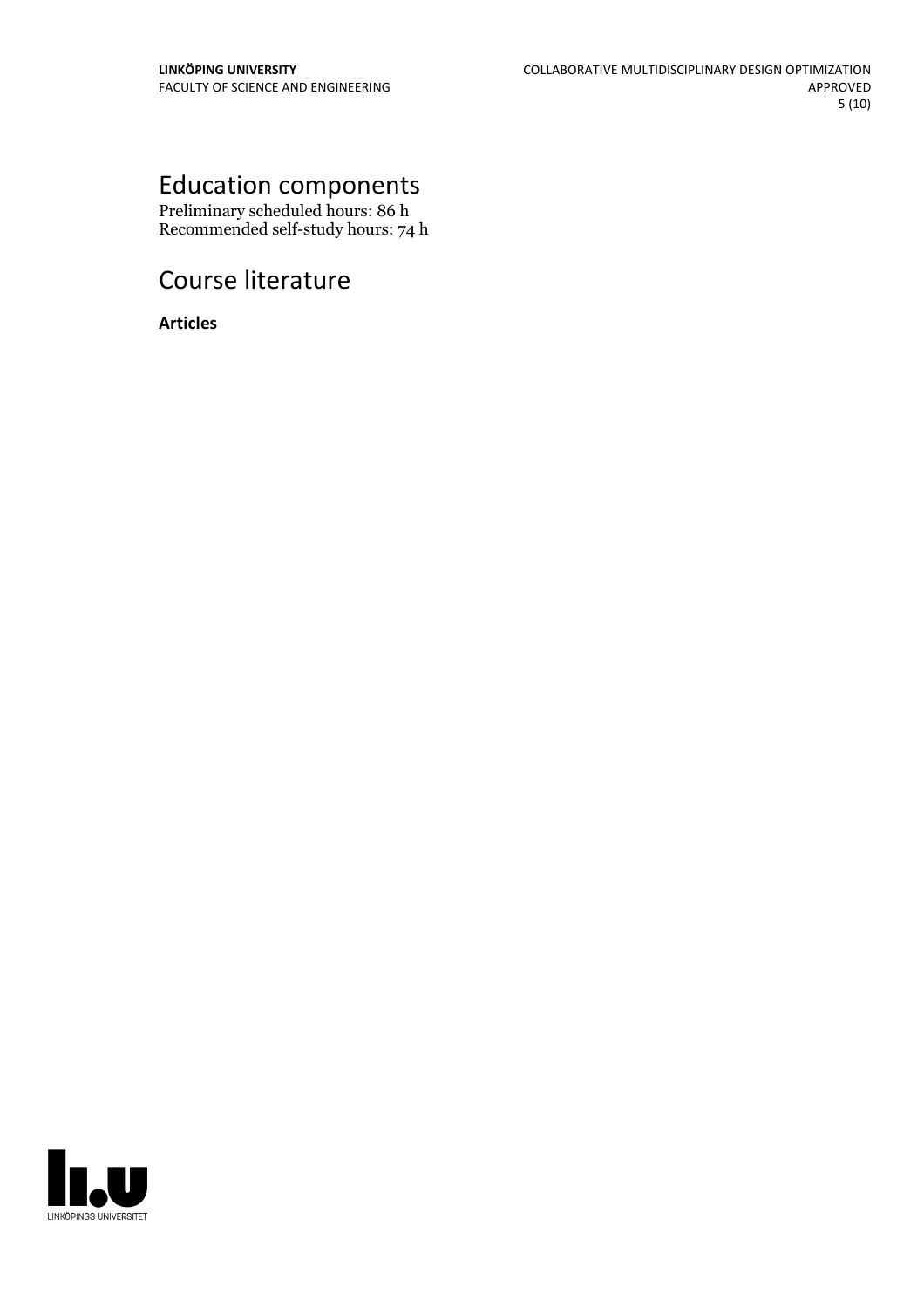### **Common rules**

#### **Course syllabus**

A syllabus must be established for each course. The syllabus specifies the aim and contents of the course, and the prior knowledge that a student must have in order to be able to benefit from the course.

### **Timetabling**

Courses are timetabled after a decision has been made for this course concerning its assignment to a timetable module.

#### **Interrupting a course**

The vice-chancellor's decision concerning regulations for registration, deregistration and reporting results (Dnr LiU-2015-01241) states that interruptions in study are to be recorded in Ladok. Thus, all students who do not participate in a course for which they have registered must record the interruption, such that the registration on the course can be removed. Deregistration from <sup>a</sup> course is carried outusing <sup>a</sup> web-based form: https://www.lith.liu.se/for-studenter/kurskomplettering?l=en.

### **Cancelled courses**

Courses with few participants (fewer than 10) may be cancelled or organised in a manner that differs from that stated in the course syllabus. The Dean is to deliberate and decide whether a course is to be cancelled or changed from the course syllabus.

### **Guidelines relatingto examinations and examiners**

For details, see Guidelines for education and examination for first-cycle and second-cycle education at Linköping University, http://styrdokument.liu.se/Regelsamling/VisaBeslut/917592.

An examiner must be employed as a teacher at LiU according to the LiU Regulations for Appointments

(https://styrdokument.liu.se/Regelsamling/VisaBeslut/622784). For courses in second-cycle, the following teachers can be appointed as examiner: Professor (including Adjunct and Visiting Professor), Associate Professor (including Adjunct), Senior Lecturer (including Adjunct and Visiting Senior Lecturer), Research Fellow, or Postdoc. For courses in first-cycle, Assistant Lecturer (including Adjunct and Visiting Assistant Lecturer) can also be appointed as examiner in addition to those listed for second-cycle courses. In exceptional cases, a Part-time Lecturer can also be appointed as an examiner at both first- and second cycle, see Delegation of authority for the Board of Faculty of Science and Engineering.

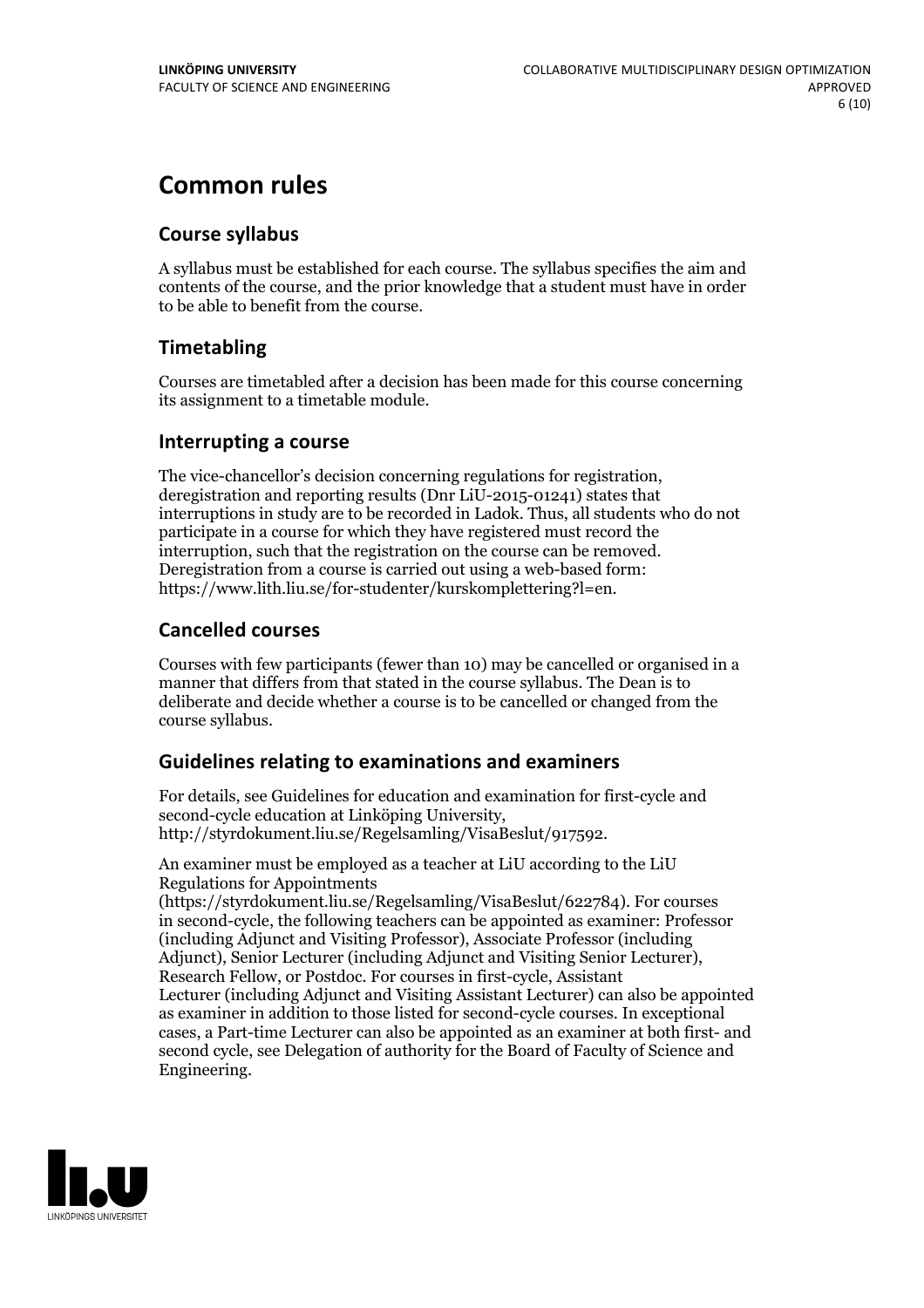### **Forms of examination**

#### **Examination**

Written and oral examinations are held at least three times a year: once immediately after the end of the course, once in August, and once (usually) in one of the re-examination periods. Examinations held at other times are to follow a decision of the board of studies.

Principles for examination scheduling for courses that follow the study periods:

- courses given in VT1 are examined for the first time in March, with re-examination in June and August
- courses given in VT2 are examined for the first time in May, with re-examination in August and October
- courses given in HT1 are examined for the first time in October, with re-examination in January and August
- courses given in HT2 are examined for the first time in January, with re-examination in March and in August.

The examination schedule is based on the structure of timetable modules, but there may be deviations from this, mainly in the case of courses that are studied and examined for several programmes and in lower grades (i.e. 1 and 2).

Examinations for courses that the board of studies has decided are to be held in alternate years are held three times during the school year in which the course is given according to the principles stated above.

Examinations for courses that are cancelled orrescheduled such that they are not given in one or several years are held three times during the year that immediately follows the course, with examination scheduling that corresponds to the scheduling that was in force before the course was cancelled or rescheduled.

When a course is given for the last time, the regular examination and two re-<br>examinations will be offered. Thereafter, examinations are phased out by offering three examinations during the following academic year at the same times as the examinations in any substitute course. If there is no substitute course, three examinations will be offered during re-examination periods during the following academic year. Other examination times are decided by the board of studies. In all cases above, the examination is also offered one more time during the academic year after the following, unless the board of studies decides otherwise.

If a course is given during several periods of the year (for programmes, or on different occasions for different programmes) the board or boards of studies determine together the scheduling and frequency of re-examination occasions.

#### **Registration for examination**

In order to take an examination, a student must register in advance at the Student Portal during the registration period, which opens 30 days before the date of the examination and closes 10 days before it. Candidates are informed of the location of the examination by email, four days in advance. Students who have not

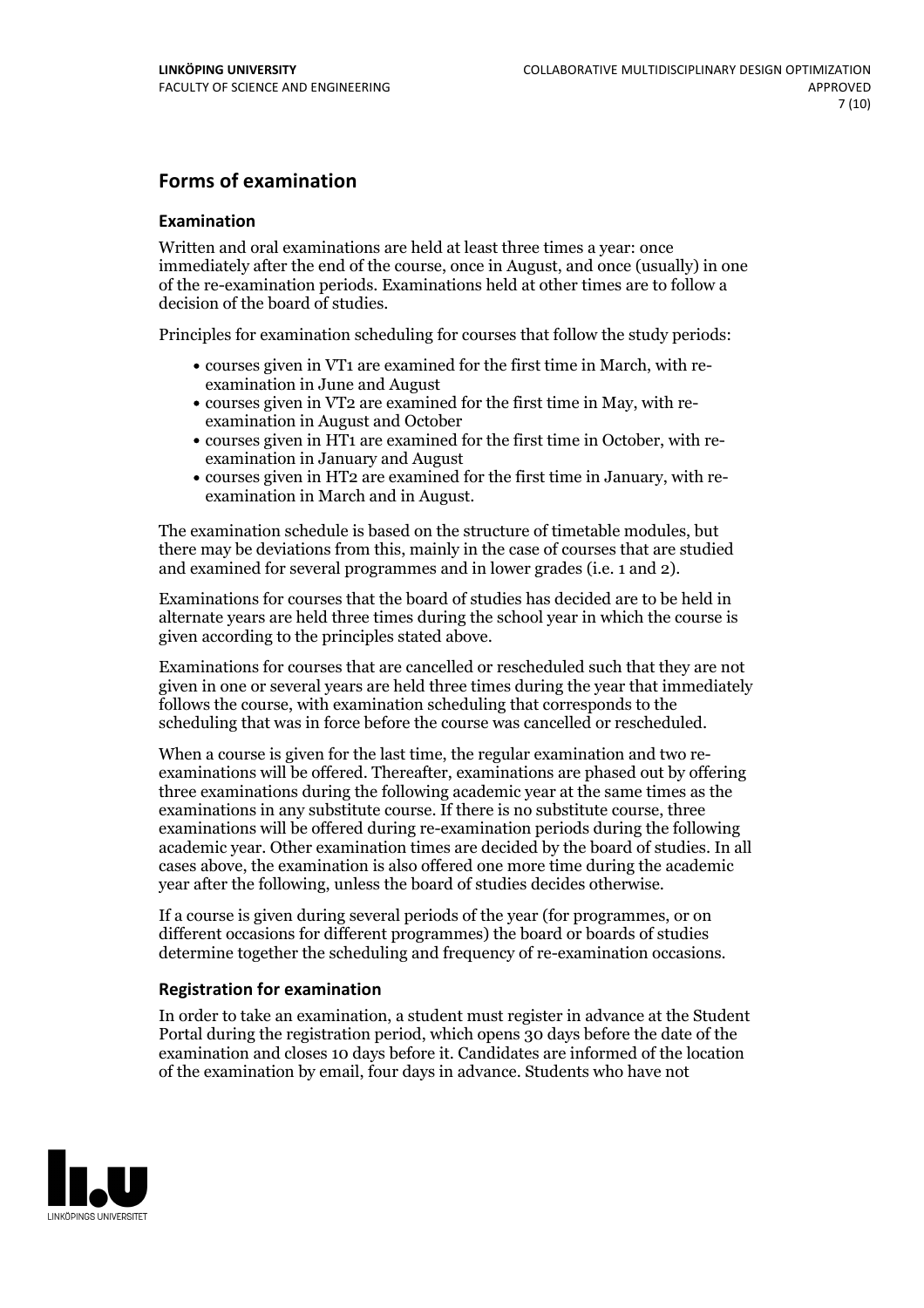registered for an examination run the risk of being refused admittance to the examination, if space is not available.

Symbols used in the examination registration system:

\*\* denotes that the examination is being given for the penultimate time.

\* denotes that the examination is being given for the last time.

#### **Code of conduct for students during examinations**

Details are given in a decision in the university's rule book: http://styrdokument.liu.se/Regelsamling/VisaBeslut/622682.

#### **Retakes for higher grade**

Students at the Institute of Technology at LiU have the right to retake written examinations and computer-based examinations in an attempt to achieve a higher grade. This is valid for all examination components with code "TEN" and "DAT". The same right may not be exercised for other examination components, unless otherwise specified in the course syllabus.

A retake is not possible on courses that are included in an issued degree diploma.

#### **Retakes of other forms of examination**

Regulations concerning retakes of other forms of examination than written examinations and computer-based examinations are given in the LiU guidelines

http://styrdokument.liu.se/Regelsamling/VisaBeslut/917592.

#### **Plagiarism**

For examinations that involve the writing of reports, in cases in which it can be assumed that the student has had access to other sources (such as during project work, writing essays, etc.), the material submitted must be prepared in accordance with principles for acceptable practice when referring to sources (references or quotations for which the source is specified) when the text, images, ideas, data,  $\vec{e}$  etc. of other people are used. It is also to be made clear whether the author has reused his or her own text, images, ideas, data, etc. from previous examinations, such as degree projects, project reports, etc. (this is sometimes known as "self- plagiarism").

A failure to specify such sources may be regarded as attempted deception during examination.

#### **Attempts to cheat**

In the event of <sup>a</sup> suspected attempt by <sup>a</sup> student to cheat during an examination, or when study performance is to be assessed as specified in Chapter <sup>10</sup> of the Higher Education Ordinance, the examiner is to report this to the disciplinary board of the university. Possible consequences for the student are suspension from study and a formal warning. More information is available at https://www.student.liu.se/studenttjanster/lagar-regler-rattigheter?l=en.

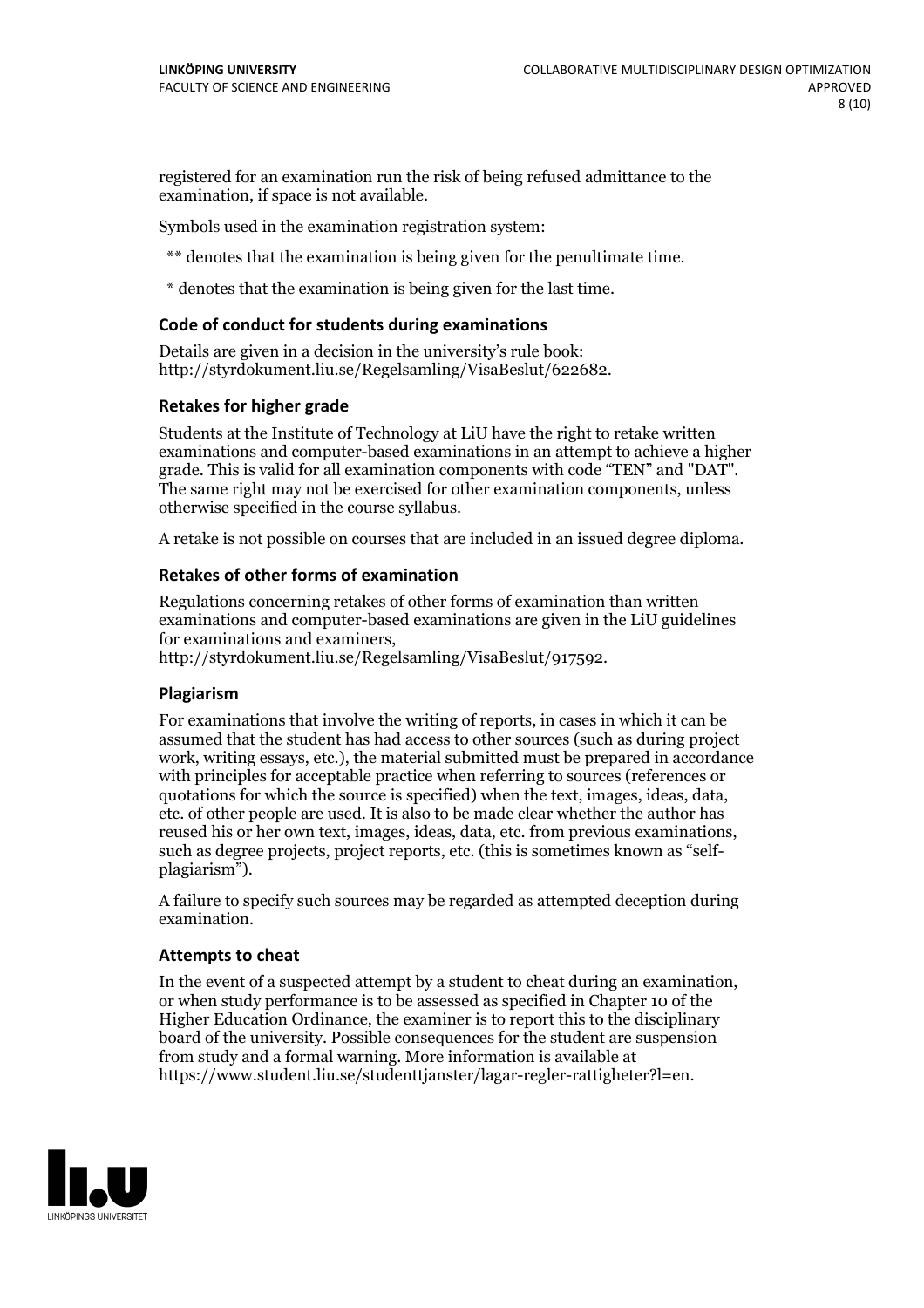#### **Grades**

The grades that are preferably to be used are Fail (U), Pass (3), Pass not without distinction  $(4)$  and Pass with distinction  $(5)$ .

- 1. Grades U, 3, 4, 5 are to be awarded for courses that have written
- examinations. 2. Grades Fail (U) and Pass (G) may be awarded for courses with <sup>a</sup> large degree of practical components such as laboratory work, project work and group work. 3. Grades Fail (U) and Pass (G) are to be used for degree projects and other
- independent work.

#### **Examination components**

- 
- 1. Grades U, 3, 4, <sup>5</sup> are to be awarded for written examinations (TEN). 2. Examination components for which the grades Fail (U) and Pass (G) may be awarded are laboratory work (LAB), project work (PRA), preparatory written examination (KTR), oral examination (MUN), computer-based
- examination (DAT), home assignment (HEM), and assignment (UPG). 3. Students receive grades either Fail (U) or Pass (G) for other examination components in which the examination criteria are satisfied principally through active attendance such as other examination (ANN), tutorial group
- (BAS) or examination item (MOM). 4. Grades Fail (U) and Pass (G) are to be used for the examination components Opposition (OPPO) and Attendance at thesis presentation (AUSK) (i.e. part of the degree project).

For mandatory components, the following applies: If special circumstances prevail, and if it is possible with consideration of the nature of the compulsory component, the examiner may decide to replace the compulsory component with another equivalent component. (In accordance with the LiU Guidelines for education and examination for first-cycle and second-cycle education at Linköping University, http://styrdokument.liu.se/Regelsamling/VisaBeslut/917592).

For written examinations, the following applies: If the LiU coordinator for students with disabilities has granted a student the right to an adapted examination for a written examination in an examination hall, the student has the right to it. If the coordinator has instead recommended for the student an adapted examination or alternative form of examination, the examiner may grant this if the examiner assesses that it is possible, based on consideration of the course objectives. (In accordance with the LiU Guidelines for education and examination for first-cycle and second-cycle education at Linköping University, http://styrdokument.liu.se/Regelsamling/VisaBeslut/917592).

The examination results for a student are reported at the relevant department.

### **Regulations (applyto LiU in its entirety)**

The university is a government agency whose operations are regulated by